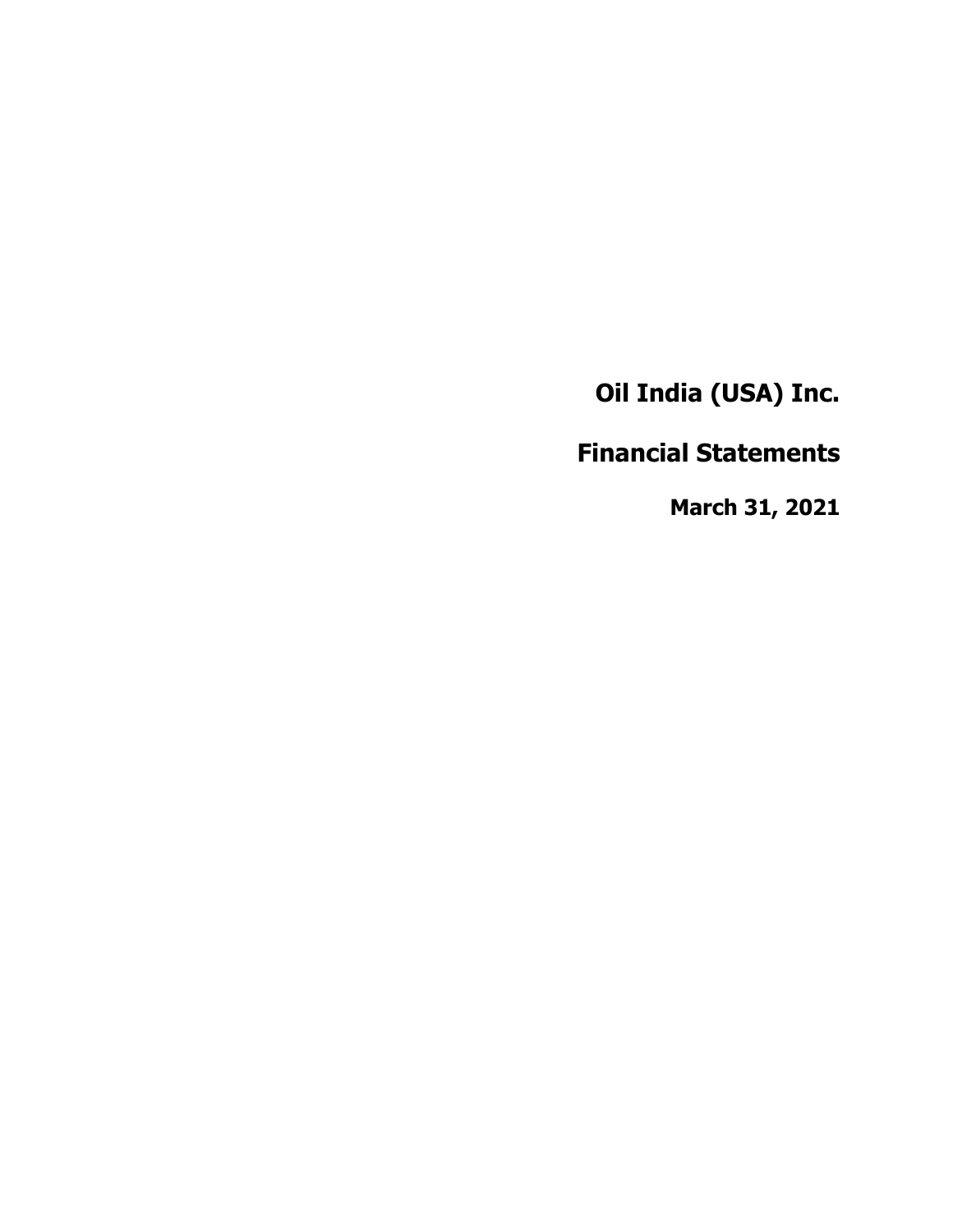March 31, 2021

# Table of Contents

# $Page(s)$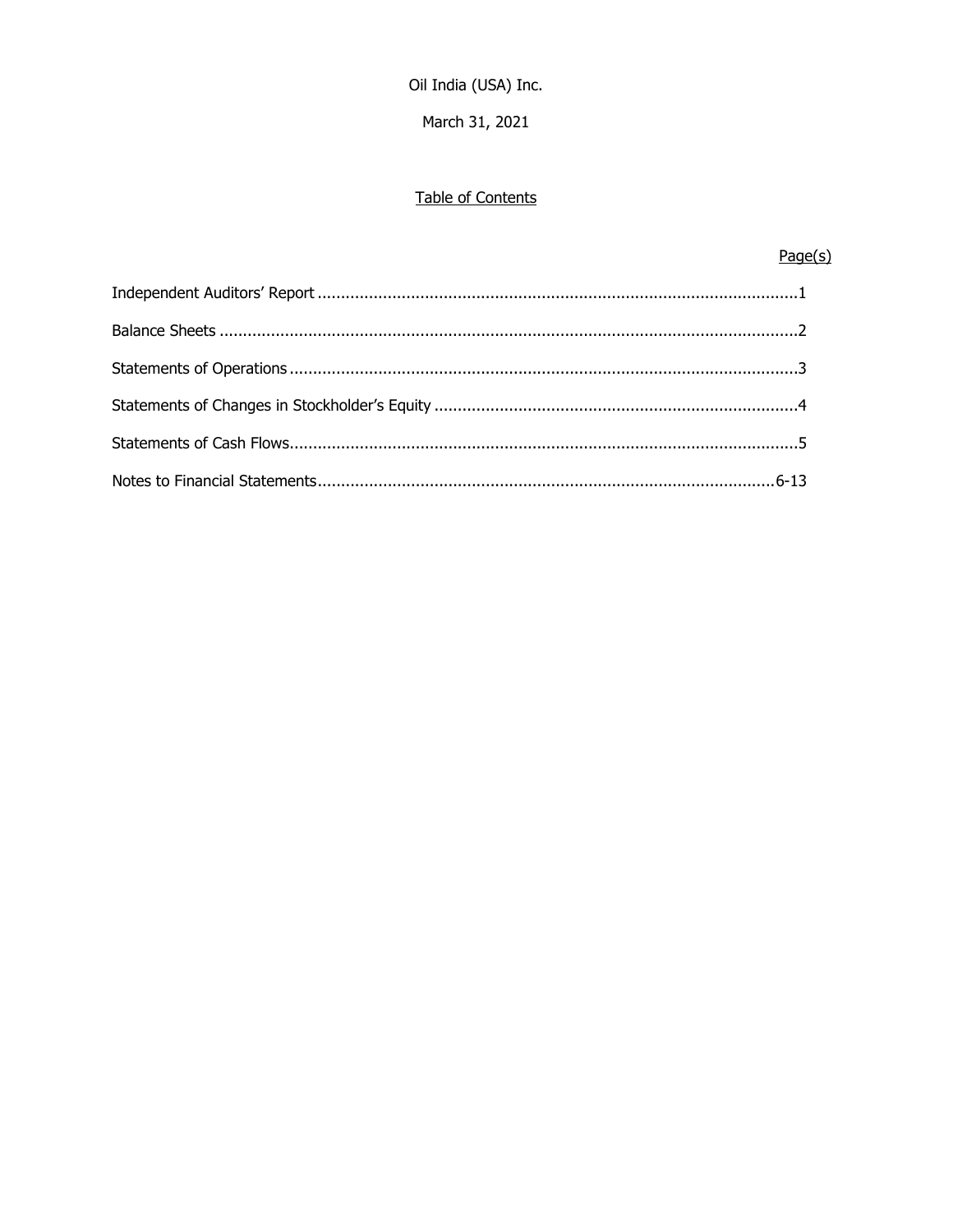

5847 San Felipe St., Suite 2600 Houston, Texas 77057-3000 Main: (713) 860-1400 Fax: (713) 355-3909

# **Independent Auditors' Report**

To the Board of Directors and Stockholder of Oil India (USA) Inc.

We have audited the accompanying financial statements of Oil India (USA) Inc. (a Texas corporation), which comprise the balance sheets as of March 31, 2021 and 2020, and the related statements of operations, changes in stockholder's equity, and cash flows for the years then ended, and the related notes to the financial statements.

# **Management's Responsibility for the Financial Statements**

Management is responsible for the preparation and fair presentation of these financial statements in accordance with U.S. generally accepted accounting principles; this includes the design, implementation, and maintenance of internal control relevant to the preparation and fair presentation of financial statements that are free from material misstatement, whether due to fraud or error.

## **Auditors' Responsibility**

Our responsibility is to express an opinion on these financial statements based on our audits. We conducted our audits in accordance with U.S. generally accepted auditing standards. Those standards require that we plan and perform the audits to obtain reasonable assurance about whether the financial statements are free from material misstatement.

An audit involves performing procedures to obtain audit evidence about the amounts and disclosures in the financial statements. The procedures selected depend on the auditors' judgment, including the assessment of the risks of material misstatement of the financial statements, whether due to fraud or error. In making those risk assessments, the auditor considers internal control relevant to the entity's preparation and fair presentation of the financial statements in order to design audit procedures that are appropriate in the circumstances, but not for the purpose of expressing an opinion on the effectiveness of the entity's internal control. Accordingly, we express no such opinion. An audit also includes evaluating the appropriateness of accounting policies used and the reasonableness of significant accounting estimates made by management, as well as evaluating the overall presentation of the financial statements.

We believe that the audit evidence we have obtained is sufficient and appropriate to provide a basis for our audit opinion.

## **Opinion**

In our opinion, the financial statements referred to above, present fairly, in all material respects, the financial position of Oil India (USA) Inc. as of March 31, 2021 and 2020, and the results of its operations and its cash flows for the years then ended in accordance with U.S generally accepted accounting principles.

Pannell Kerr Forster & Texas, P.C.

May 5, 2021



Member of PKF International Limited, a network of legally independent firms.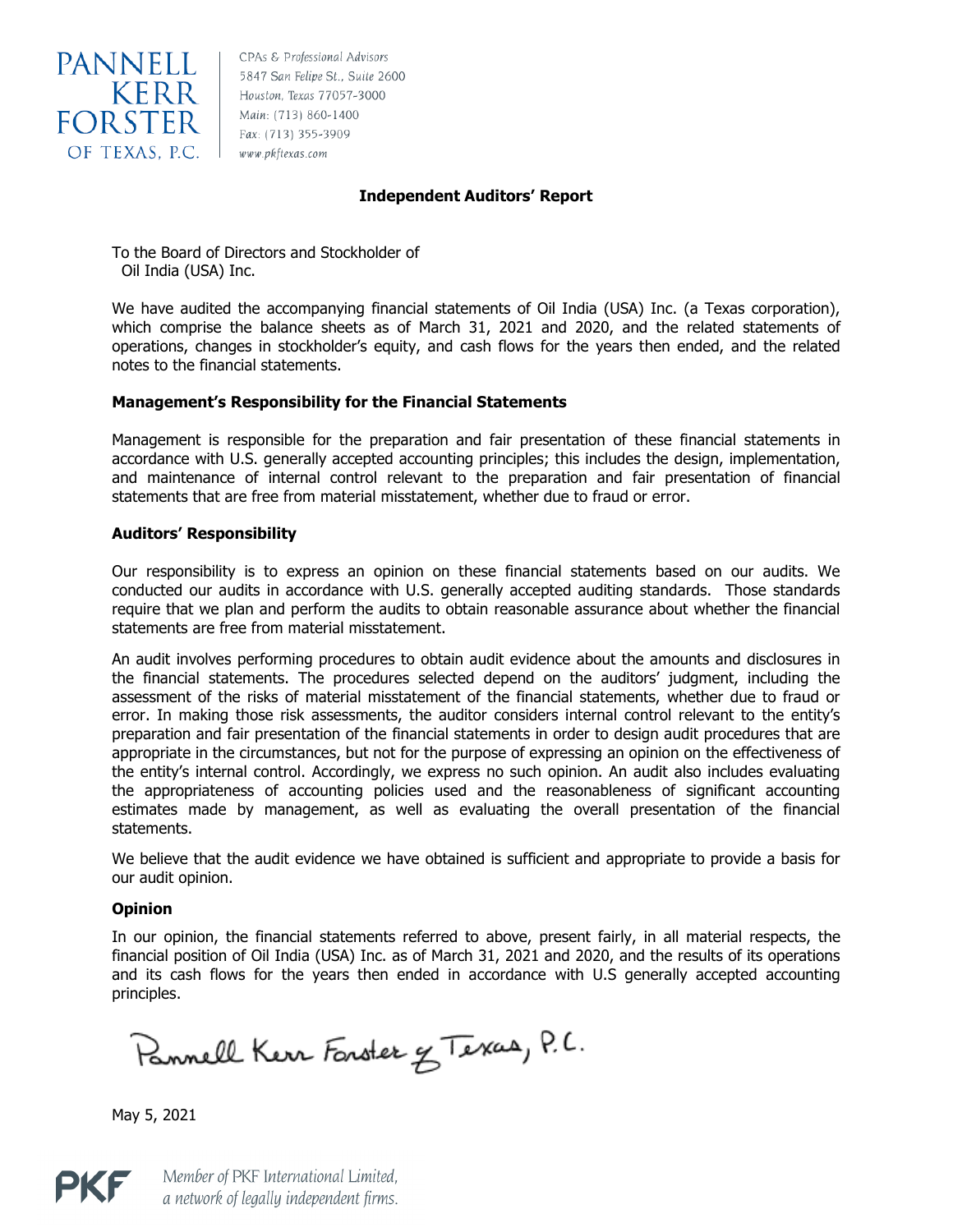# Balance Sheets

|                                                                                                                                                                                        | March 31,                                            |                                                      |  |
|----------------------------------------------------------------------------------------------------------------------------------------------------------------------------------------|------------------------------------------------------|------------------------------------------------------|--|
|                                                                                                                                                                                        | 2021                                                 | 2020                                                 |  |
| <b>Assets</b>                                                                                                                                                                          |                                                      |                                                      |  |
| Current assets<br>Cash and cash equivalents<br>Certificates of deposit<br>Accounts receivable - oil and natural gas                                                                    | \$<br>777,879<br>6,995,860<br>712,874                | \$<br>1,063,702<br>3,675,524<br>1,943,952            |  |
| Accounts receivable - other                                                                                                                                                            | 22,237                                               |                                                      |  |
| Total current assets                                                                                                                                                                   | 8,508,850                                            | 6,683,178                                            |  |
| Oil and natural gas properties, successful efforts method<br>Evaluated property<br>Leasehold costs<br>Drilling costs<br>Completion costs<br>Production equipment                       | 25,773,881<br>39,170,479<br>59,516,127<br>12,384,163 | 26,048,368<br>39,200,643<br>59,526,123<br>12,581,037 |  |
| Accumulated depletion, depreciation and amortization                                                                                                                                   | 136,844,650<br>(129,699,759)                         | 137, 356, 171<br>(127, 955, 089)                     |  |
| Oil and natural gas properties, net                                                                                                                                                    | 7,144,891                                            | 9,401,082                                            |  |
| Office furniture and equipment, net                                                                                                                                                    |                                                      | 3,251                                                |  |
| <b>Total assets</b>                                                                                                                                                                    | \$<br>15,653,741                                     | 16,087,511<br>\$                                     |  |
| <b>Liabilities and Stockholder's Equity</b>                                                                                                                                            |                                                      |                                                      |  |
| <b>Current liabilities</b><br>Accounts payable<br><b>Accrued liabilities</b><br>Payable to Parent<br><b>Total current liabilities</b>                                                  | \$<br>353,999<br>13,520<br>367,519                   | \$<br>256,847<br>573,445<br>7,272<br>837,564         |  |
| Asset retirement obligations                                                                                                                                                           | 1,391,392                                            | 1,634,118                                            |  |
| <b>Total liabilities</b>                                                                                                                                                               | 1,758,911                                            | 2,471,682                                            |  |
| Commitments and contingencies                                                                                                                                                          |                                                      |                                                      |  |
| Stockholder's equity<br>Common stock \$0.01 par value; 12,000,000,000 shares<br>authorized, 11,110,000,000 issued and outstanding as<br>of March 31, 2021 and 2020<br>Retained deficit | 111,100,000<br>(97, 205, 170)                        | 111,100,000<br>(97, 484, 171)                        |  |
| Total stockholder's equity                                                                                                                                                             | 13,894,830                                           | 13,615,829                                           |  |
| Total liabilities and stockholder's equity                                                                                                                                             | 15,653,741<br>\$                                     | 16,087,511<br>\$                                     |  |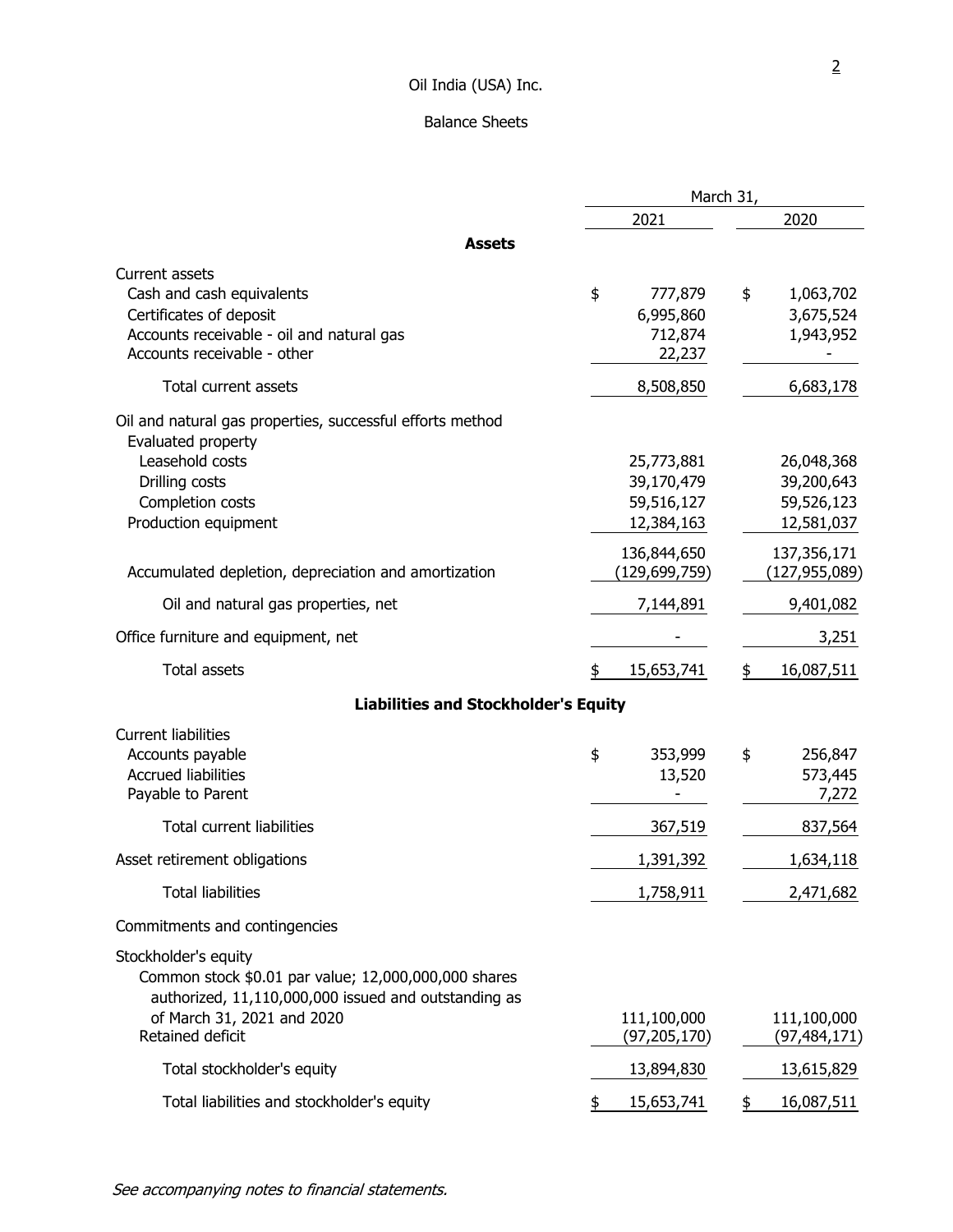# Statements of Operations

|                                                | Year Ended March 31, |                   |    |                   |
|------------------------------------------------|----------------------|-------------------|----|-------------------|
|                                                |                      | 2021              |    | 2020              |
| Oil and natural gas revenues                   |                      |                   |    |                   |
| Crude oil                                      | \$                   | 3,662,842         | \$ | 4,942,190         |
| Natural gas liquids                            |                      | 326,921           |    | 134,957           |
| Natural gas                                    |                      | 285,404           |    | 253,026           |
| Total oil and natural gas revenues             |                      | 4,275,167         |    | 5,330,173         |
| Operating expenses                             |                      |                   |    |                   |
| Lease operating                                |                      | 1,548,237         |    | 1,820,051         |
| <b>Production taxes</b>                        |                      | 113,390           |    | 263,350           |
| Marketing and distribution                     |                      | 327,009           |    | 224,779           |
| Depletion, depreciation and amortization       |                      | 1,745,352         |    | 6,283,150         |
| Abandonment of expired leases                  |                      |                   |    | 1,799,621         |
| Impairment of oil and natural gas properties   |                      |                   |    | 36,040,053        |
| Accretion expense                              |                      | 31,761<br>248,704 |    | 42,476<br>503,503 |
| General and administrative                     |                      |                   |    |                   |
| Total operating expenses                       |                      | 4,014,453         |    | 46,976,983        |
| Income (loss) from operations                  |                      | 260,714           |    | (41, 646, 810)    |
| Other income (expense)                         |                      |                   |    |                   |
| Interest income                                |                      | 20,336            |    | 45,290            |
| Loss on sale of office furniture and equipment |                      | (2,049)           |    |                   |
| Total other income, net                        |                      | 18,287            |    | 45,290            |
| Income (loss) before income taxes              |                      | 279,001           |    | (41,601,520)      |
| Income taxes                                   |                      |                   |    |                   |
| Net income (loss)                              | \$                   | 279,001           |    | (41,601,520)      |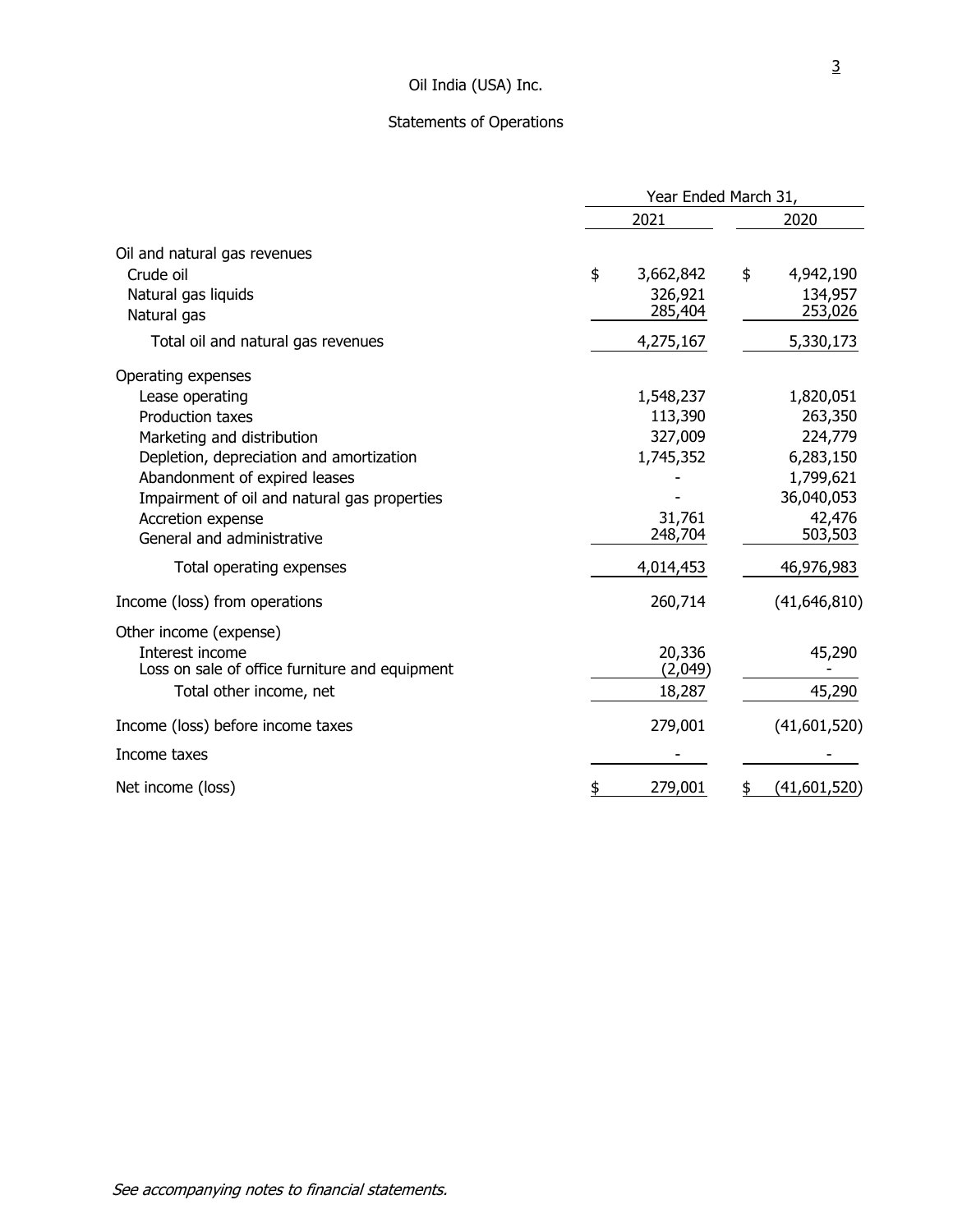# Statements of Changes in Stockholder's Equity

# For the Years Ended March 31, 2021 and 2020

|                         |                | <b>Common Stock</b> | Retained           | Total<br>Stockholder's |
|-------------------------|----------------|---------------------|--------------------|------------------------|
|                         | <b>Shares</b>  | Amount              | <b>Deficit</b>     | Equity                 |
| Balance, March 31, 2019 | 11,110,000,000 | 111,100,000<br>\$   | (55,882,651)<br>\$ | 55,217,349<br>\$       |
| Net loss                |                |                     | (41,601,520)       | (41,601,520)           |
| Balance, March 31, 2020 | 11,110,000,000 | 111,100,000         | (97, 484, 171)     | 13,615,829             |
| Net income              | ۰              |                     | 279,001            | 279,001                |
| Balance, March 31, 2021 | 11,110,000,000 | 111,100,000         | (97, 205, 170)     | 13,894,830<br>\$       |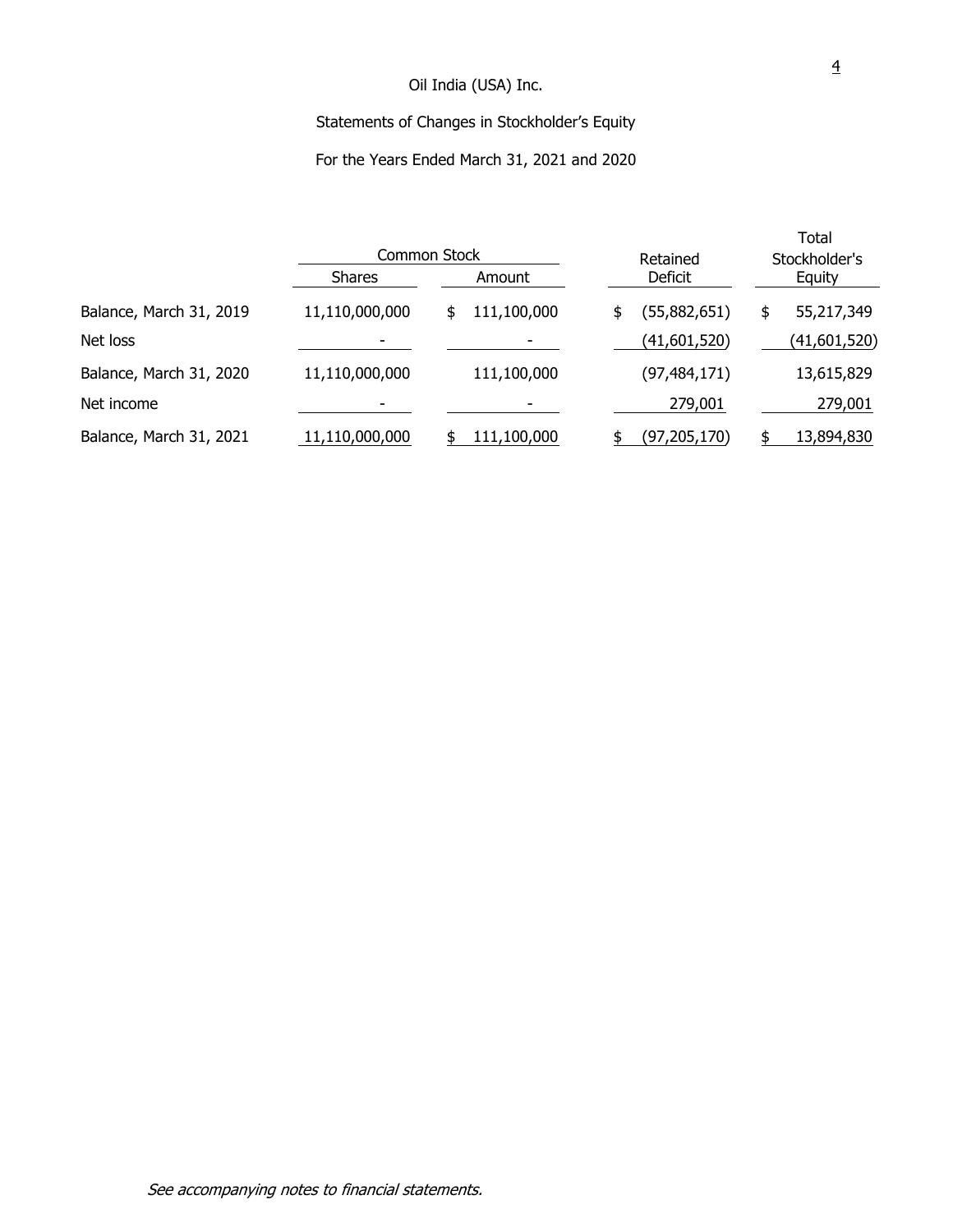# Statements of Cash Flows

|                                                                                                         | Year Ended March 31, |            |    |              |
|---------------------------------------------------------------------------------------------------------|----------------------|------------|----|--------------|
|                                                                                                         |                      | 2021       |    | 2020         |
| Cash flows from operating activities:                                                                   |                      |            |    |              |
| Net income (loss)                                                                                       | \$                   | 279,001    | \$ | (41,601,520) |
| Adjustments to reconcile net income (loss) to net cash                                                  |                      |            |    |              |
| provided by operating activities:                                                                       |                      |            |    |              |
| Depletion, depreciation and amortization                                                                |                      | 1,745,352  |    | 6,283,150    |
| Abandonment of expired leases                                                                           |                      |            |    | 1,799,621    |
| Impairment of oil and natural gas properties                                                            |                      |            |    | 36,040,053   |
| Accretion expense                                                                                       |                      | 31,761     |    | 42,476       |
| Loss on sale of office furniture and equipment                                                          |                      | 2,049      |    |              |
| Changes in operating assets and liabilities                                                             |                      |            |    |              |
| Accounts receivable - oil and natural gas                                                               |                      | 1,231,078  |    | (1,342,543)  |
| Accounts receivable - other<br>Prepaid expenses                                                         |                      | (22, 237)  |    | 2,320        |
| Accounts payable                                                                                        |                      | 99,096     |    | 32,791       |
| <b>Accrued liabilities</b>                                                                              |                      | (165, 947) |    | (62, 179)    |
|                                                                                                         |                      |            |    |              |
| Net cash provided by operating activities                                                               |                      | 3,200,153  |    | 1,194,169    |
| Cash flows from investing activities:                                                                   |                      |            |    |              |
| Acquisition of oil and natural gas properties                                                           |                      | 237,034    |    | (4,424,042)  |
| Change in capital expenditure accrual                                                                   |                      | (395, 922) |    | 406,650      |
| Proceeds from sale of office furniture and equipment                                                    |                      | 520        |    |              |
| Net cash used in investing activities                                                                   |                      | (158, 368) |    | (4,017,392)  |
| Cash flows from financing activities:                                                                   |                      |            |    |              |
| Borrowing from (repayments to) Parent, net                                                              |                      | (7, 272)   |    | (134, 203)   |
| Net cash used in financing activities                                                                   |                      | (7, 272)   |    | (134, 203)   |
| Net increase (decrease) in cash and cash equivalents                                                    |                      | 3,034,513  |    | (2,957,426)  |
| Cash and cash equivalents - beginning of year                                                           |                      | 4,739,226  |    | 7,696,652    |
|                                                                                                         |                      |            |    |              |
| Cash and cash equivalents - end of year                                                                 | \$                   | 7,773,739  | \$ | 4,739,226    |
| Supplemental non-cash investing activities:<br>ARO liabilities incurred and revisions to estimates, net | \$                   | (274, 487) | \$ | (57, 154)    |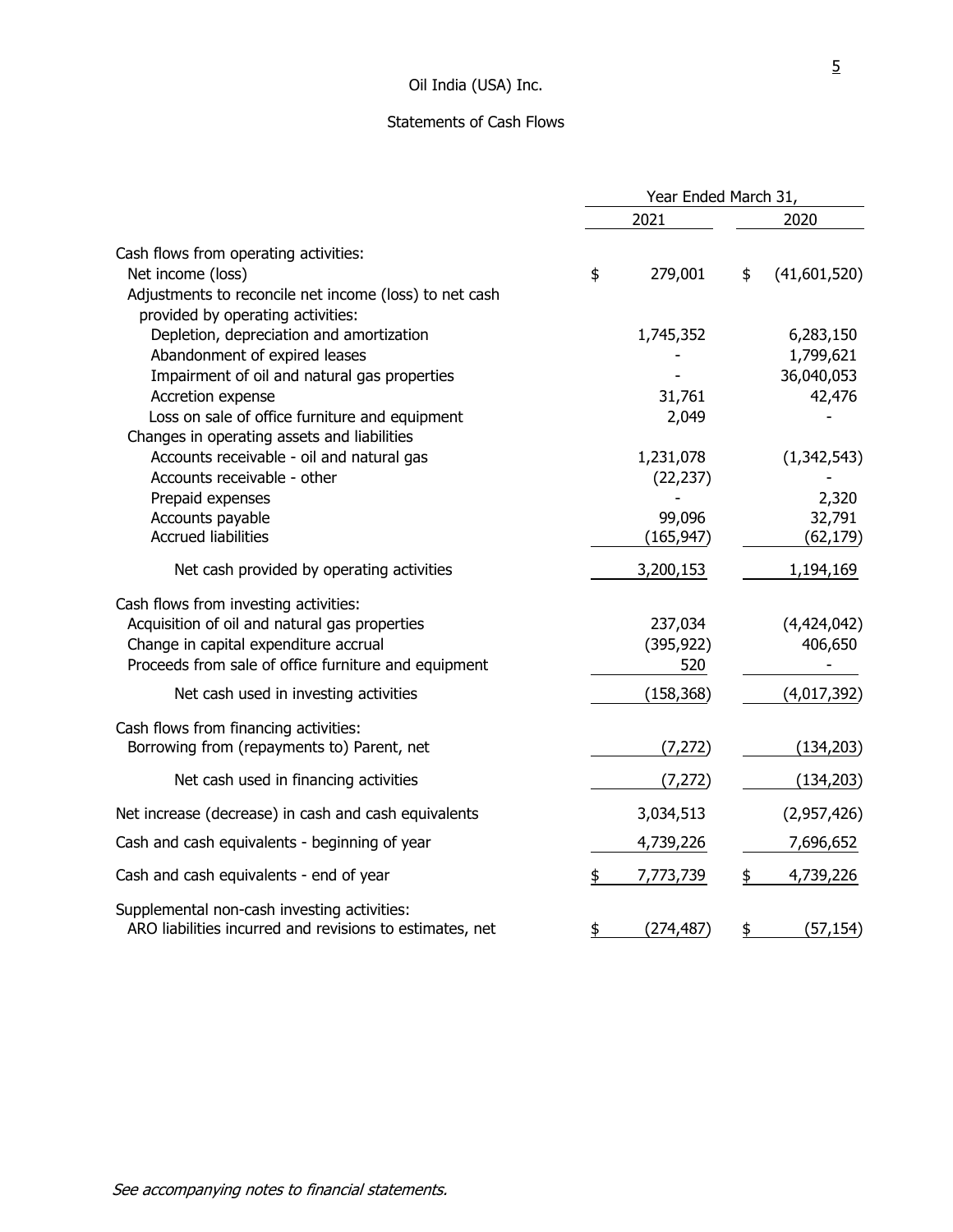March 31, 2021

## **Note 1 - Nature of Operations**

### Background

Oil India (USA) Inc. (the "Company") was formed on September 26, 2012 as a Texas corporation. The Company is a wholly-owned subsidiary of Oil India Limited (the "Parent"). The Company is a petroleum exploration and production company engaged in the acquisition, exploration, and development of properties for the production of crude oil and natural gas from underground reservoirs.

On October 4, 2012, the Company entered into a purchase and participation agreement (the "Agreement") with Carrizo Oil & Gas, Inc. and one of its affiliates (collectively, "Carrizo") to acquire a 20% working interest in oil and natural gas properties located in the Niobrara Formation area in Weld, Morgan, and Adams counties of the State of Colorado.

## **Note 2 - Summary of Significant Accounting Policies**

## Cash and cash equivalents

Cash and cash equivalents include all highly liquid investments with original maturities of three months or less from the date of purchase. Certificates of deposits have maturities of three months or less and are considered cash equivalents.

### Oil and natural gas properties

The Company uses the successful efforts method of accounting for oil and natural gas producing activities. Costs to acquire mineral interests in oil and natural gas properties, costs to drill and equip exploratory wells that find proved reserves, costs to drill and equip development wells, and related asset retirement costs are capitalized. Exploratory wells that do not find proved oil and natural gas reserves are expensed when that determination is made, which is less than one year from the date that total depth is reached and the well is logged. Interest costs, if appropriate, are capitalized to oil and natural gas properties during the period that unevaluated leasehold costs and costs of wells in progress are undergoing development and preparation for their intended use until reserves have been identified.

Capitalized costs of producing oil and natural gas properties, after considering estimated residual salvage values, are depreciated and depleted on a field level (common reservoir) using the unit-of-production method using proved producing oil and natural gas reserves for exploration and development costs and using total proved reserves for acquisition leasehold costs. Unevaluated property costs, costs of wells in progress and related capitalized interest costs are excluded from the base subject to depletion until the related costs are considered developed or until proved reserves are found.

Upon sale or retirement of a complete unit of an evaluated property, the cost and related accumulated depreciation, depletion, and amortization are eliminated from the property accounts, and the resulting gain or loss is recognized in the statements of operations. On the retirement or sale of a partial unit of evaluated property, the cost and related accumulated depreciation, depletion, and amortization apportioned to the interest retired or sold are eliminated from the property accounts, and the resulting gain or loss is recognized in the statements of operations.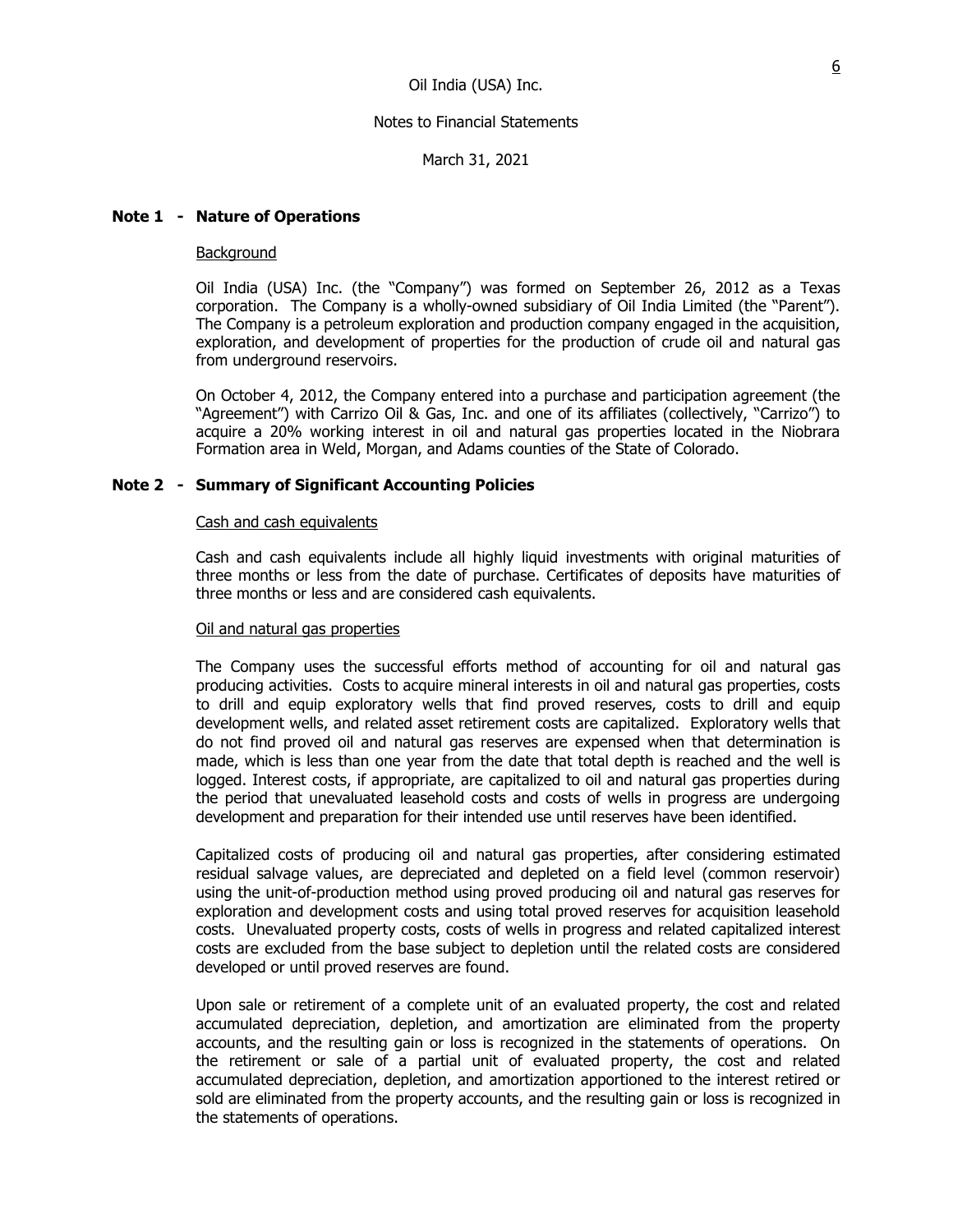March 31, 2021

## **Note 2 - Summary of Significant Accounting Policies (Continued)**

### Oil and natural gas properties (continued)

Upon sale of an entire interest in an unevaluated property, gain or loss on the sale is recognized, taking into consideration the amount of any recorded impairment if the property had been assessed individually. If a partial interest in an unproved property is sold, the amount received is treated as a reduction of the cost of the interest retained.

Evaluated oil and natural gas properties are reviewed for impairment annually or whenever events or changes in circumstances indicate that the carrying amounts may not be recoverable, which is generally performed at the field level. Assets are grouped at the lowest level for which there is identifiable cash flows that are largely independent of the cash flows of other groups of assets. The Company estimates the future undiscounted net cash flows of the affected properties to determine the recoverability of carrying amounts. If the net costs are in excess of the undiscounted future net cash flows, then the fair value is determined using the discounted future net cash flows as the new carrying value with any excess net cost recorded as impairment with a corresponding amount recorded to accumulated depreciation, depletion and amortization. As of March 31, 2021 and 2020, an impairment of proved oil and natural gas properties totaling \$0 and \$36,040,053, respectively, was recorded.

Unevaluated oil and natural gas properties are periodically assessed for impairment and a loss is recognized at the time of impairment by providing an impairment allowance. At March 31, 2021 and 2020, no impairment of unevaluated oil and natural gas properties was required. As unevaluated leases expire and are not renewed, estimated costs of these leases are charged to abandonment expense. Abandonment of expired leases charged to expense totaled \$0 and \$1,799,621 for the years ended March 31, 2021 and 2020, respectively. At March 31, 2021 and 2020, unevaluated oil and natural gas leasehold costs totaled \$0 for each period presented.

### Asset retirement obligations

The Company records an asset retirement obligation for the abandonment of oil and natural gas producing properties (see Note 3). The asset retirement obligation is recorded at its estimated fair value on the date that the obligation is incurred, and accretion expense is recognized over time as the discounted liability is accreted to its expected settlement value. Fair value is measured using expected future cash outflows, which consider an estimate of the cost to plug and abandon wells (excluding salvage), future inflation rates and is discounted at the Company's credit-adjusted risk-free interest rate.

The fair value of the estimated asset retirement cost is capitalized as part of the carrying amount of the applicable proved oil and natural gas property and depleted with the corresponding proved oil and natural gas property using the unit-of-production method. Periodically the asset retirement obligation is re-measured to determine if a revision to the estimate is necessary with any revisions being recorded as an adjustment to oil and natural gas property.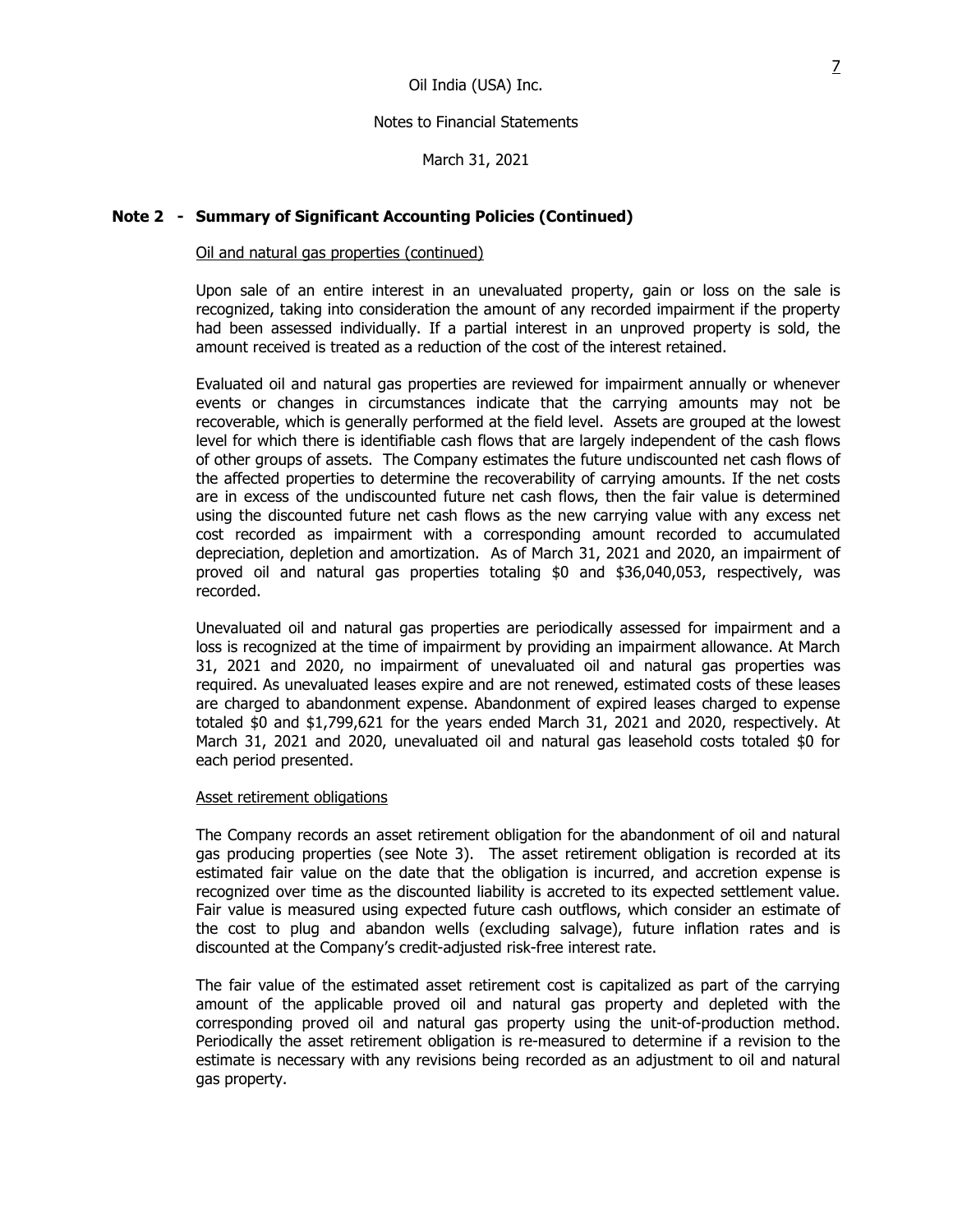March 31, 2021

## **Note 2 - Summary of Significant Accounting Policies (Continued)**

#### Revenue recognition

The Company follows Accounting Standards Update ("ASU") No. 2014-09, Revenue from Contracts with Customers (Topic 606) ("ASC 606") and has applied the standard to all existing contracts. ASC 606 supersedes previous revenue recognition requirements in ASC 605 - Revenue Recognition ("ASC 605") and includes a five-step revenue recognition model to depict the transfer of goods or services to customers in an amount that reflects the consideration in exchange for those goods or services.

The Company's oil and natural gas revenues are comprised of revenues that are distributed from the operator who sells on the Company's behalf to various purchasers the Company's share of oil, natural gas and natural gas liquids ("NGLs") which may be subject to operator obligated processing, treating and delivery contracts. The Company believes that the disaggregation of revenue into these three major product types appropriately depicts how the nature, amount, timing and uncertainty of revenue and cash flows are affected by economic factors based on its single geographic location. Revenues from the sale of oil, natural gas and NGLs is recorded net of royalties.

An accrual is recorded at each reporting period by estimating the oil, natural gas and NGL volumes produced and delivered, net of royalties, and corresponding prices for periods when actual production information is not available. Crude oil that remains within the field tanks, natural gas that remains in a pipeline and natural gas liquids that remain within a tank that is not sold at each reporting period is considered not produced.

The transaction price used to recognize revenue is a function of the contract billing terms of the operator taking into account volumes at contractually based rates with payment typically required within 30 days of the end of the production month. At the end of each month when the performance obligation is satisfied, the variable consideration can be reasonably estimated and amounts due from the operator are accrued in Accounts Receivable – oil and natural gas in the balance sheets. As of March 31, 2021 and 2020, oil and natural receivables from the operators were \$712,874 and \$1,943,952, respectively. Taxes assessed by governmental authorities on crude oil, natural gas and NGLs and costs associated with processing, treating and delivery contracts are typically netting within the selling price received or when remitted. Taxes assessed are presented separately from such revenues in the statements of operations as production taxes and other post production costs are recorded as marketing and distribution costs since control of production sold passes to the purchasers subject to the operator's terms under these contracts.

The Company followed the practical expedient in ASC 606 exempting the disclosure of the transaction price allocated to remaining performance obligations if the variable consideration is allocated entirely to a wholly unsatisfied performance obligation. Each unit of product typically represents a separate performance obligation; therefore, future volumes are wholly unsatisfied and disclosure of the transaction price allocated to remaining performance obligation is not required.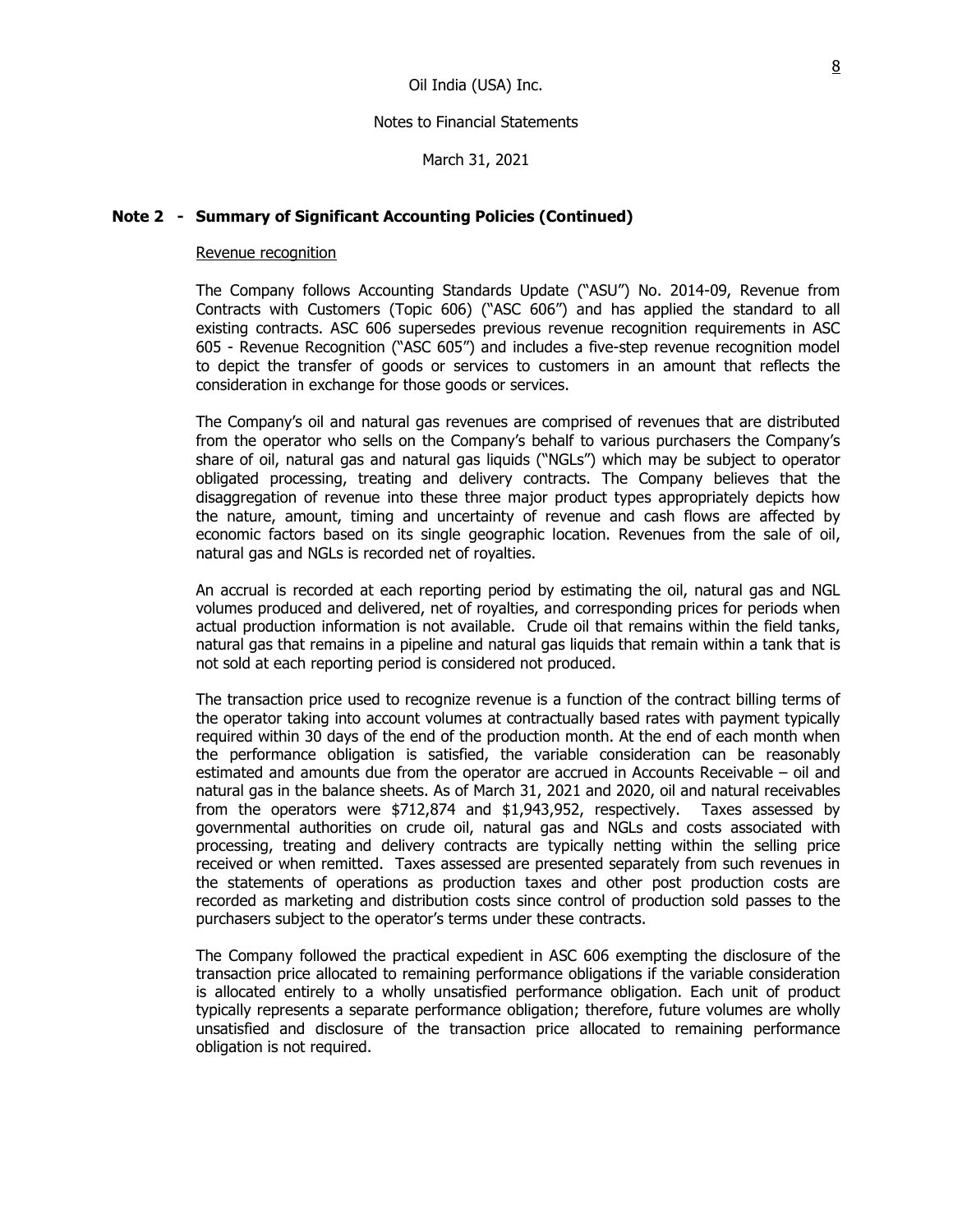March 31, 2021

### **Note 2 - Summary of Significant Accounting Policies (Continued)**

#### Business concentration

One customer accounted for approximately 87% of the Company's total revenue during the year ended March 31, 2021 and accounted for approximately 91% of accounts receivable as of March 31, 2021. One vender accounted for approximately 80% of operating expenses during the year ended March 31, 2021, and two venders accounted for 88% of accounts payable and accrued expenses at March 31, 2021. During the year ended March 31, 2020, two customers accounted for approximately 90% of the Company's total revenue and one of these customers accounted for 95% of accounts receivable as of March 31, 2020. During the year ended March 31, 2020, three venders accounted for approximately 95% of operating expenses, and three venders accounted for 86% of accounts payable and accrued expenses at March 31, 2020.

#### Use of estimates

The preparation of financial statements in conformity with U.S. generally accepted accounting principles requires management to make estimates and assumptions that affect the reported amounts of assets and liabilities and disclosure of contingent assets and liabilities at the date of the financial statements and the reported amounts of revenues and expenses during the reporting period. Actual results could differ from those estimates. Management believes that these estimates and assumptions provide a reasonable basis for the fair presentation of the financial statements.

Significant estimates include volumes of oil and natural gas reserves used in calculating depletion, depreciation and amortization of oil and natural gas properties, future net revenues and abandonment obligations, impairment of developed and undeveloped properties, the collectability of outstanding accounts receivable, contingencies, and the results of any current and future litigation. Oil and natural gas reserve estimates, which are the basis for unit-of-production depletion and depreciation, have numerous inherent uncertainties. The accuracy of any reserve estimate is a function of the quality of available data and of engineering and geological interpretation and judgment. Subsequent drilling results, testing, and production may justify revision of such estimates. Accordingly, reserve estimates are often different from the quantities of oil and natural gas that are ultimately recovered.

In addition, reserve estimates are sensitive to changes in wellhead prices of crude oil and natural gas, which has a direct effect on future revenues and volumes of oil and natural gas that can be produced economically. Such prices have been volatile in the past and can be expected to be volatile in the future.

The significant estimates are based on current assumptions that may be materially affected by changes to future economic conditions, such as the market prices received for sales of volumes of oil and natural gas, which are primarily based upon the data and information received from the operators. Future changes in these assumptions may affect these estimates materially in the near term.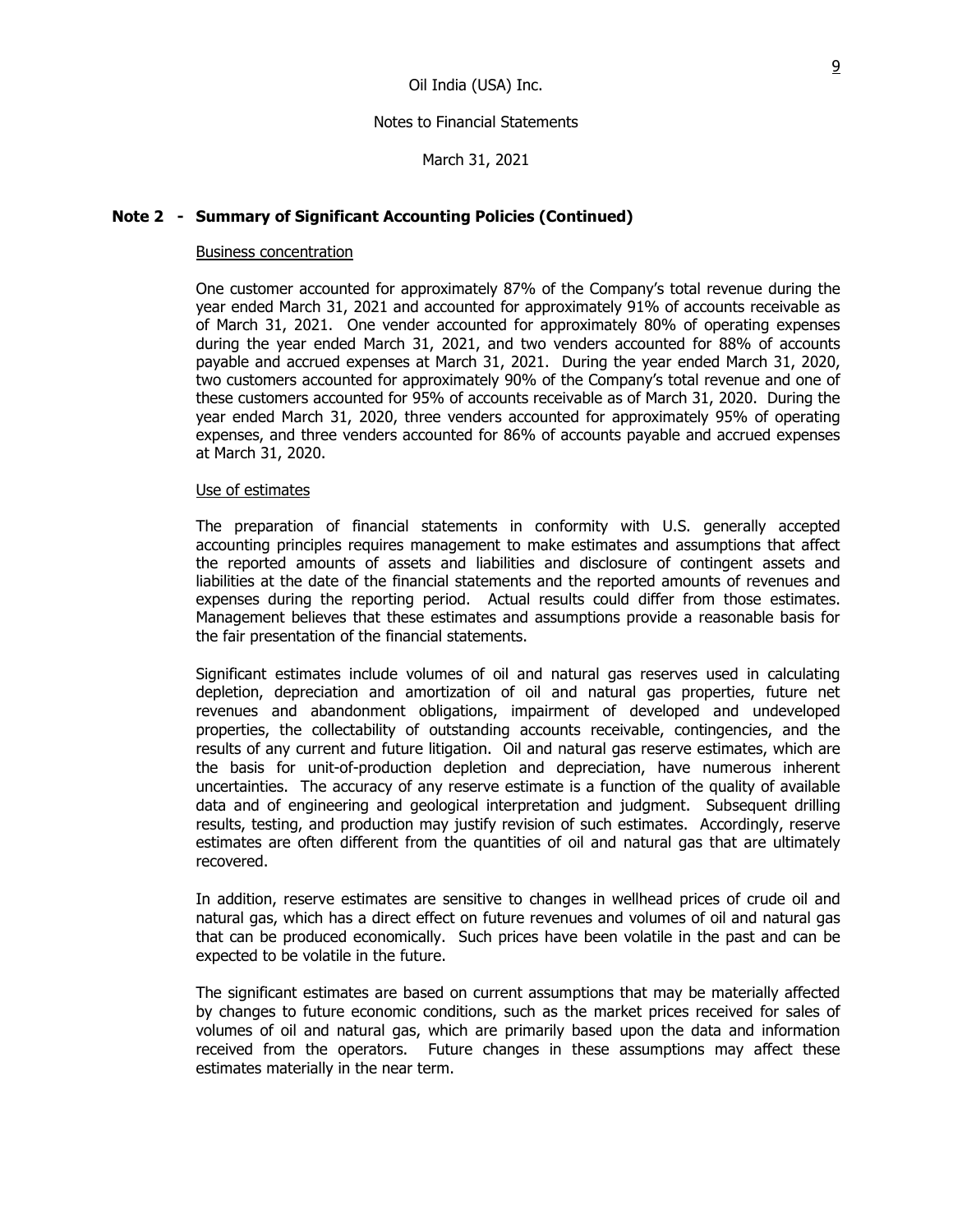March 31, 2021

## **Note 2 - Summary of Significant Accounting Policies (Continued)**

## Income taxes

Provisions for income taxes are based on taxes payable or refundable for the current period and deferred taxes on temporary differences between the amount of taxable income and pretax financial income and between the tax basis of assets and liabilities and their reported amounts in the financial statements. Deferred tax assets and liabilities are included in the financial statements at currently enacted income tax rates applicable to the period in which the deferred tax assets and liabilities are expected to be realized or settled. As changes in tax laws or rates are enacted, deferred tax assets and liabilities are adjusted through the provision for income taxes. When appropriate, a valuation allowance is recorded to reflect deferred tax assets at their net realizable value.

The state of Texas has a gross margin tax of 0.75% that is levied on taxable margin. Taxable margin is defined as total revenue less deduction for costs of goods sold or compensation and benefits in which total calculated taxable margin cannot exceed 70% of total revenue. The state of Colorado has an income tax rate of 4.63% that is levied on taxable income.

The Company will account for interest and penalties assessed as a result of an examination if in income tax expense. The Company had no tax-related interest or penalties for the years ended March 31, 2021 and 2020. Management has evaluated the Company's tax positions and concluded that the Company has taken no uncertain tax positions that require adjustment to the financial statements.

### Fair value of financial measurements

The Company measures fair value under ASC 820, "Fair Value Measurements and Disclosures," which defines fair value, establishes a framework for measuring fair value, establishes a fair value hierarchy based on the quality of inputs used to measure fair value and enhances disclosure requirements for fair value measurements.

A three-level valuation hierarchy for disclosure of fair value measurements categorizes assets and liabilities measured at fair value into one of three different levels depending on the observability of the inputs employed in the measurement. Level 1 inputs include observable inputs such as quoted prices in active markets at the measurement date for identical, unrestricted assets or liabilities. Level 2 inputs include inputs that are observable directly or indirectly such as quoted prices in markets that are not active, or inputs which are observable, either directly or indirectly, for substantially the full term of the asset or liability. Level 3 inputs include unobservable inputs for which there is little or no market data and which the Company makes its own assumptions about how market participants would price the assets and liabilities.

The initial measurement of asset retirement obligations at fair value is calculated using discounted cash flow techniques and based on internal estimates of future retirement costs associated with property, plant and equipment. Significant Level 3 inputs used in the calculation of asset retirement obligations include plugging costs, inflation rates, discount rates and reserve lives. A reconciliation of the Company's asset retirement obligations is presented in Note 3.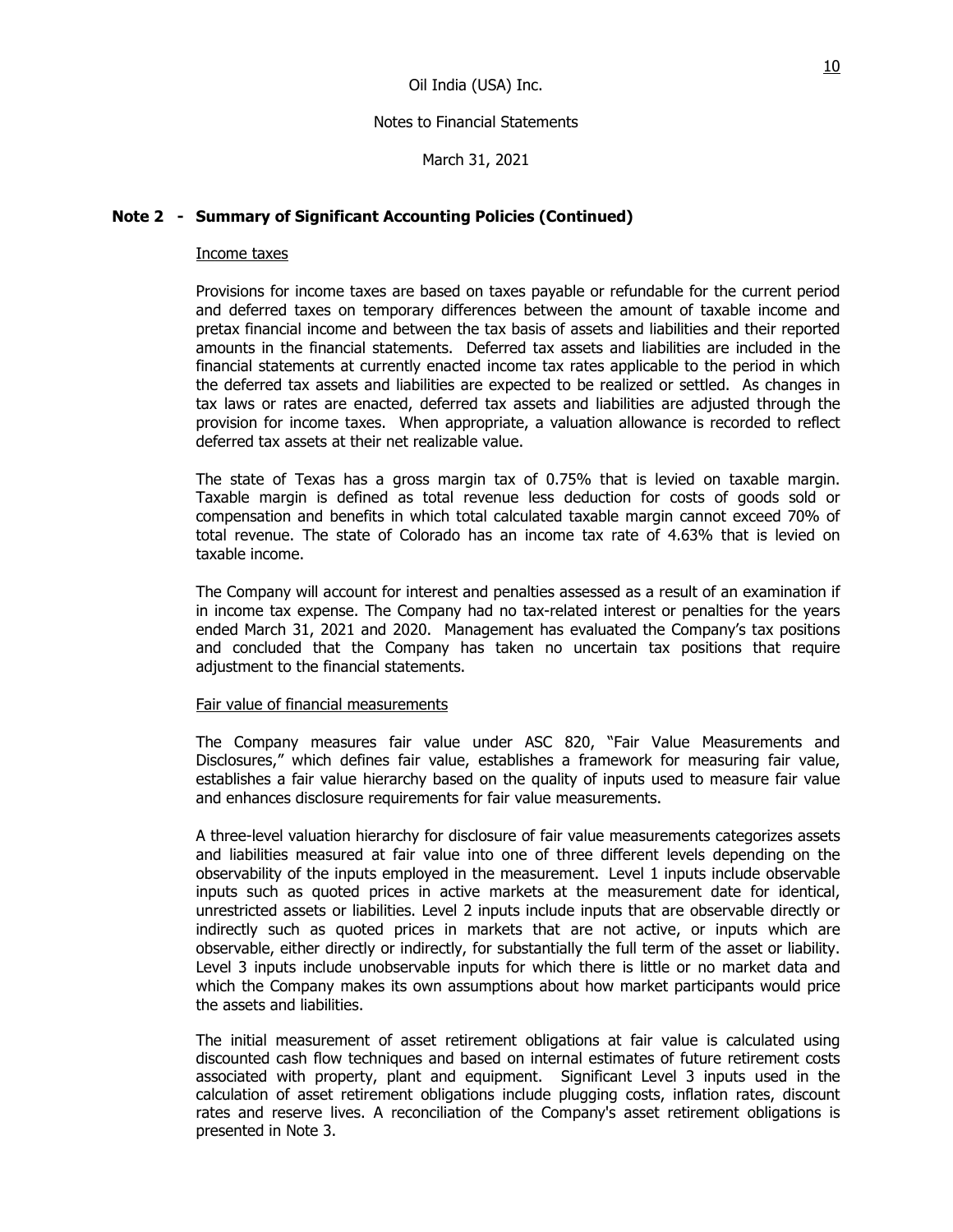March 31, 2021

### **Note 2 - Summary of Significant Accounting Policies (Continued)**

#### Fair value of financial measurements (continued)

Fair value measurements are also used for impairment purposes most notably related to oil and natural gas properties. Significant Level 3 inputs used in the calculation of fair value takes into consideration of number of assumptions such as future net revenues associated the production and sale of oil and natural gas, future prices, estimates of costs and expenses, timing of production, inflation rates, cost of capital discount rates, future development of prospects and current economic conditions. Significant Level 3 inputs used in the calculation of fair value takes into consideration of number of assumptions such as future net revenues associated the production and sale of oil and natural gas, future prices, estimates of costs and expenses, timing of production, inflation rates, cost of capital discount rates, future development of prospects and current economic conditions.

Certificates of deposits are valued at amortized costs, which approximates fair value, and are included as cash equivalents.

#### Leases

The Company follows Accounting Standards Update No. 2016-02 (ASU 2016-02), which created ASC 842 Leases. The standard requires lessees to recognize a right-of-use (ROU) asset and lease liability on the balance sheet for the rights and obligations created by leases. This standard does not apply to leases to explore for or use minerals, oil, natural gas or similar nonregenerative resources, including the intangible right to explore for those resources and rights to use the land in which those natural resources are contained. The standard does not have any impact on the Company since the Company does not have any active leases.

#### **Note 3 - Asset Retirement Obligations**

The following is a summary of the changes in the asset retirement obligations for the years ending March 31:

|                                                                                                                      | 2021 |                                            | 2020 |                                             |
|----------------------------------------------------------------------------------------------------------------------|------|--------------------------------------------|------|---------------------------------------------|
| Asset retirement obligation, beginning of year<br>Liabilities incurred<br>Revisions of estimate<br>Accretion expense |      | 1,634,118<br>8,372<br>(282, 859)<br>31,761 | \$   | 1,648,796<br>53,334<br>(110, 488)<br>42,476 |
| Asset retirement obligation, end of year                                                                             |      | 1,391,392                                  |      | 1,634,118                                   |

#### **Note 4 - Related Party Transactions**

The Parent from time to time makes advances to the Company for both capital expenditure and working capital needs. Total expenses incurred by the Parent and billed to the Company was \$3,936 and \$48,086 for the years ended March 31, 2021 and 2020, respectively, and are comprised of certain employee benefits and travel costs billed at actual costs incurred. The total amount of outstanding advances from the Parent was \$0 and \$7,272 at March 31, 2021 and 2020, respectively, and is recorded as payable to Parent within the balance sheets.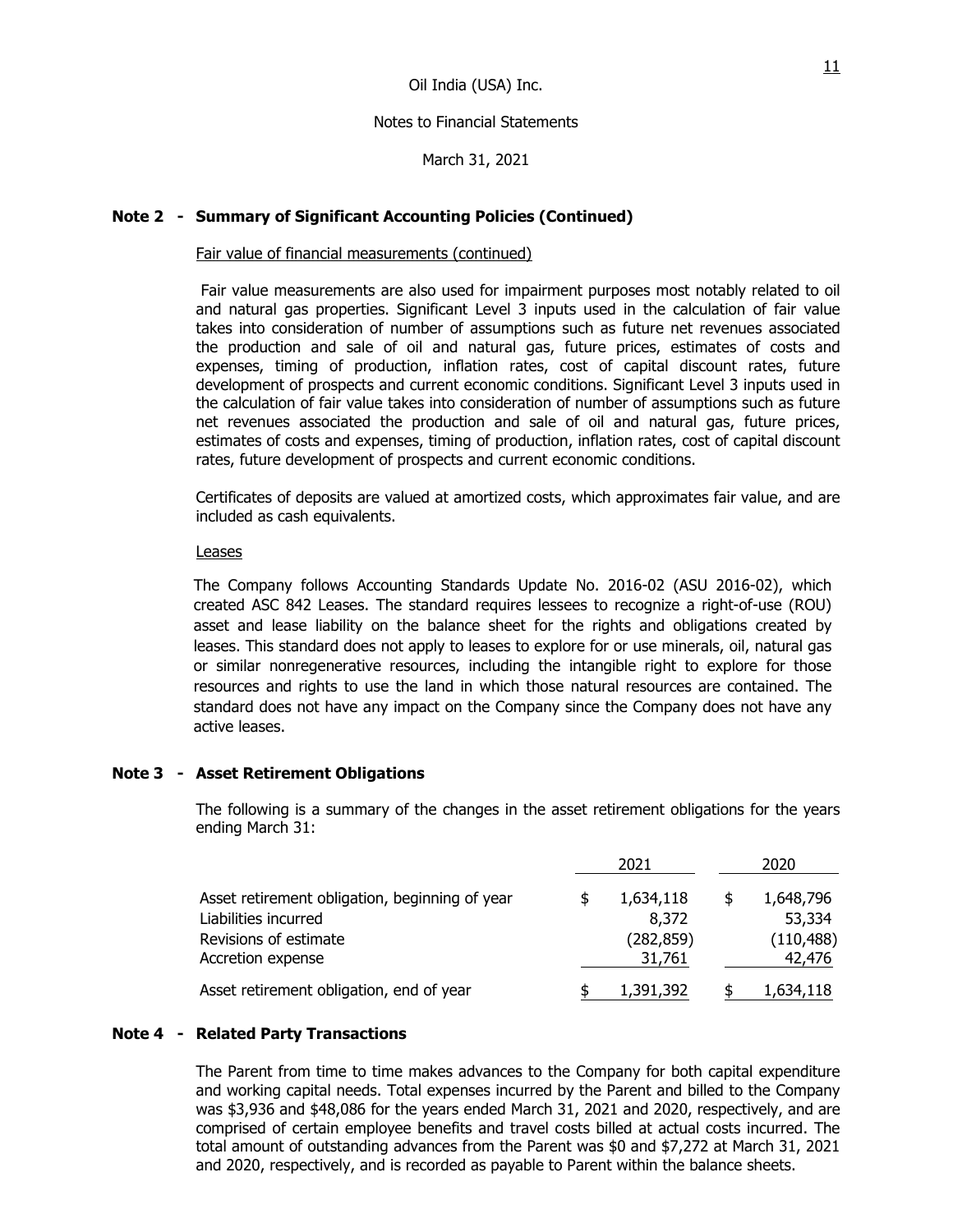March 31, 2021

## **Note 5 - Income Taxes**

Deferred income taxes reflect the net tax effects of temporary differences between the carrying amounts of assets and liabilities for financial reporting purposes and the amounts used for income tax purposes using a U.S. Federal statutory corporate rate of 21% as of March 31, 2021 and 2020.

Significant components of the net deferred tax asset as of March 31 are as follows:

|                                             | 2021 |                | 2020         |  |
|---------------------------------------------|------|----------------|--------------|--|
| Differences in depletion, depreciation, and |      |                |              |  |
| amortization of property for tax purposes   |      | 2,883,141      | 3,621,343    |  |
| Federal net operating loss carryforward     |      | 17,285,450     | 16,715,107   |  |
| State net operating loss carryforward       |      | 3,010,714      | 2,911,374    |  |
| Valuation allowance                         |      | (23, 179, 305) | (23,247,824) |  |
| Deferred tax asset                          | \$   |                | -            |  |

The Company has a net operating loss carryforward available at March 31, 2021 that amounts to \$82,311,668, of which \$63,912,859 will begin to expire in 2033 and \$18,398,809 will be carried forward indefinitely.

Income tax expense differed from the amount computed by applying the U.S. federal income tax rate of 21% to pretax income, as a result of the following:

|                                      | Year Ended March 31, |          |    |             |
|--------------------------------------|----------------------|----------|----|-------------|
|                                      |                      | 2021     |    | 2020        |
| Income tax benefit at statutory rate | \$                   | 58,590   | \$ | (8,736,319) |
| State tax benefit                    |                      | 10,164   |    | (1,513,426) |
| Prior year true-ups                  |                      |          |    | 14,563      |
| Other                                |                      | (235)    |    | (8, 102)    |
| Valuation allowance                  |                      | (68,519) |    | 10,243,284  |
| Total tax expense                    |                      |          |    |             |

#### **Note 6 - Commitments and Contingencies**

From time to time, the Company may be party to legal actions and claims arising in the ordinary course of business. While the outcome of these events cannot be predicted with certainty, management does not expect these matters to have a material adverse effect on the financial positions or results of operations of the Company.

The operations and financial positions of the Company continue to be affected from time to time in varying degrees by domestic political developments as well as legislation and regulations pertaining to restrictions on oil and gas production, imports and exports, gas regulation, environmental regulations and cancellation of contract rights. Both the likelihood and overall effect of such occurrences on the Company vary and are not predictable.